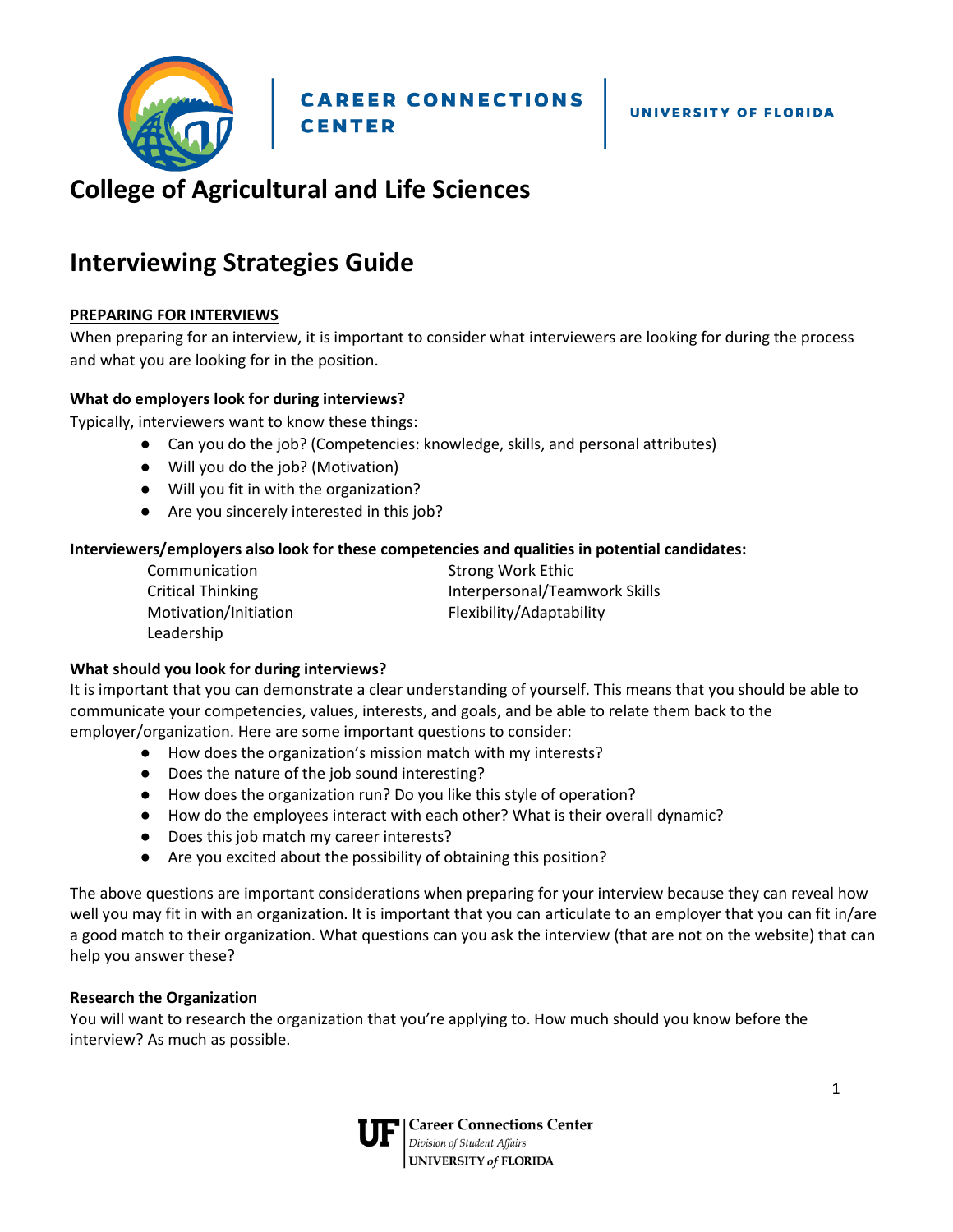

# **CAREER CONNECTIONS**<br>CENTER

#### UNIVERSITY OF FLORIDA

Be aware of any industry or organization news that could come up in the interview. Know their competitors, their history, and mission. Check the organization's website, newsletters, and social media to be sure you're

knowledgeable of current events. Consider talking to your network to get valuable insight and tips. Researching the organization can also be helpful when thinking of questions to ask the employer.

#### **Types of Interview Questions**

**Opener/Self-descriptive:** Opening questions are generally similar, and because of this they are easy to be prepared for. Your answer should address your experiences, qualifications, and goals.

#### **Examples**

- Tell me about yourself.
- Introduce yourself
- How would you describe yourself?

**Behavioral:** Behavioral questions are designed to see how you've handled challenges in the past and what you've learned from it. Though a past example is preferable, you may provide a theoretical case and the way you'd handle it to show your critical thinking competency.

#### **Examples**

- Tell me about a time when you worked on a team.
- When was a time when you had to work under pressure?
- Describe the most innovative or creative thing you have done in your work experience

**Negative:** Negative questions address one of your weaknesses or failures in order to determine if you have some level of self-awareness. You should also demonstrate that you are able to put into action a process for improvement. So what are you doing to strengthen your weakness or prevent failure?

#### **Examples**

- What is your greatest weakness?
- Tell me about a time when you failed.
- Tell me about a time when you had a conflict with a co-worker. How did you handle it?

**Situational:** Situational questions are designed to see how you would make decisions on the job. You may be given a situation or case and asked to describe how you would handle it. It is advisable to give examples if possible.

#### **Examples**

- What would do if you found out a co-worker wasn't contributing to a project?
- If you were to put together a team, what qualities would you look for in teammates?
- What would you do if you faced resistance or opposition when introducing a new idea or policy to a team or work group?

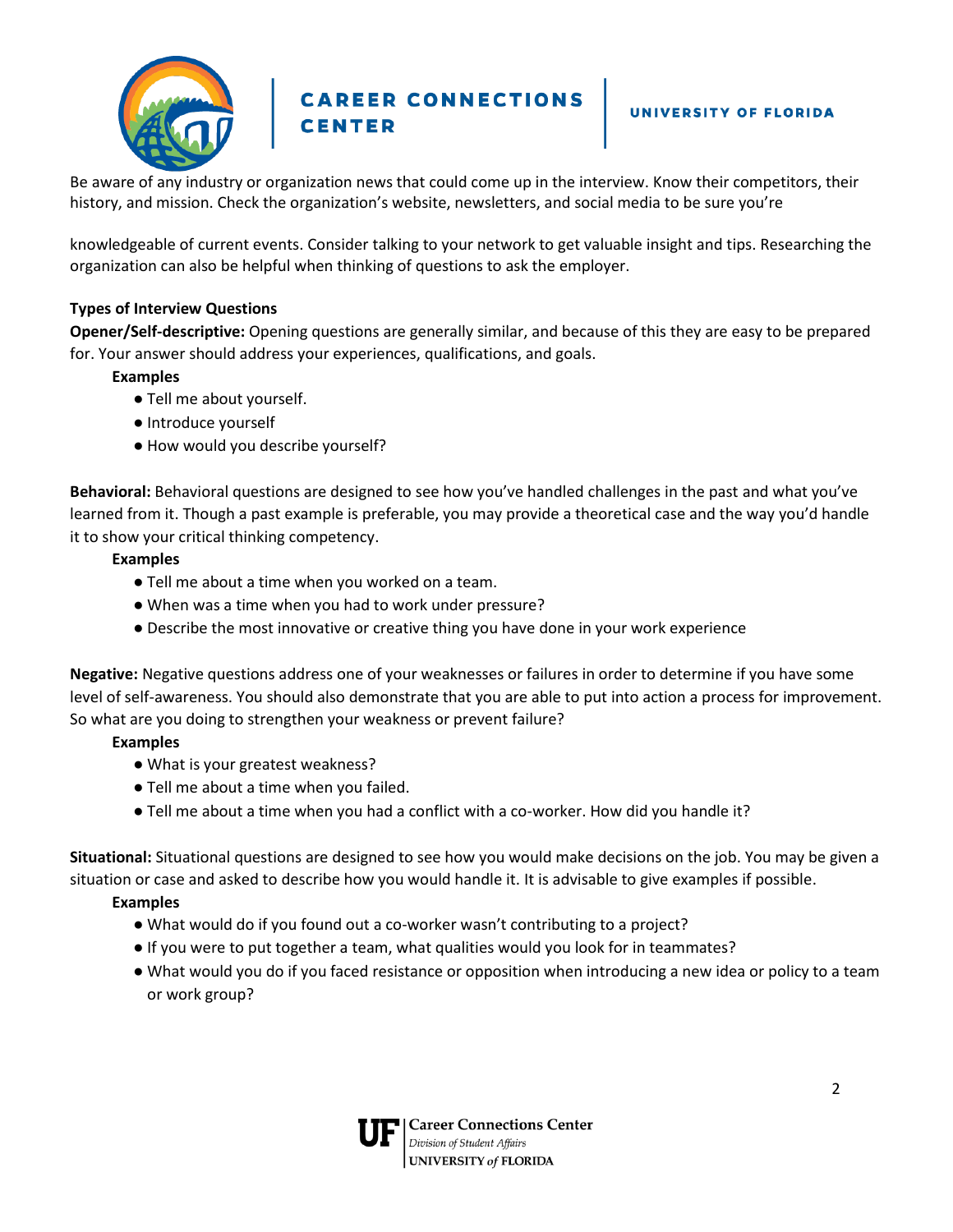

**CAREER CONNECTIONS**<br>CENTER **CENTER** 

**Discipline/Department Specific:** Questions that are specific towards the organization or position you are applying is a great chance for you to demonstrate your knowledge of the organization or in your field. It is also a chance to better clarify why you are a good fit for the position.

#### **Examples**

- Why have you chosen to pursue this degree at our university?
- What are some challenges faced by professionals in this field?
- How are you staying up to date with news in this area?
- What characteristics/habits do you believe are important for success in this program?

**Closing:** Closing questions are always asked in some form. You should summarize your competencies, directly addressing why you are a good candidate.

#### **Examples**

- Why should we hire you?
- Why do you believe that you are a good candidate for this position?
- Is there anything else that you would like to add

#### **DURING THE INTERVIEW**

#### **TIPS FOR INTERVIEWS**

- When entering an interview room, shake hands, make eye contact, and introduce yourself to every individual in the room.
- Always greet interviewers with a firm handshake.
- Use titles such as Ms., Mr., Dr., etc. unless prompted to do otherwise.
- Speak clearly and deliberately at a conversational speed.
- Be sure to demonstrate enthusiasm, confidence, and genuineness in your tone.
- Maintain eye contact with interviewers.
- Sit up straight in your chair. Don't lean too far forward or too far back.
- Be confident, friendly, and sincere.
- Turn off your cell phone completely.
- Arrive approximately 10+ minutes early.
- Bring a few copies of your resume on resume paper to provide to interviewers.
- Dress polished and professional for your field.
- When exiting the room, shake hands, make eye contact, and thank each of your interviewers.

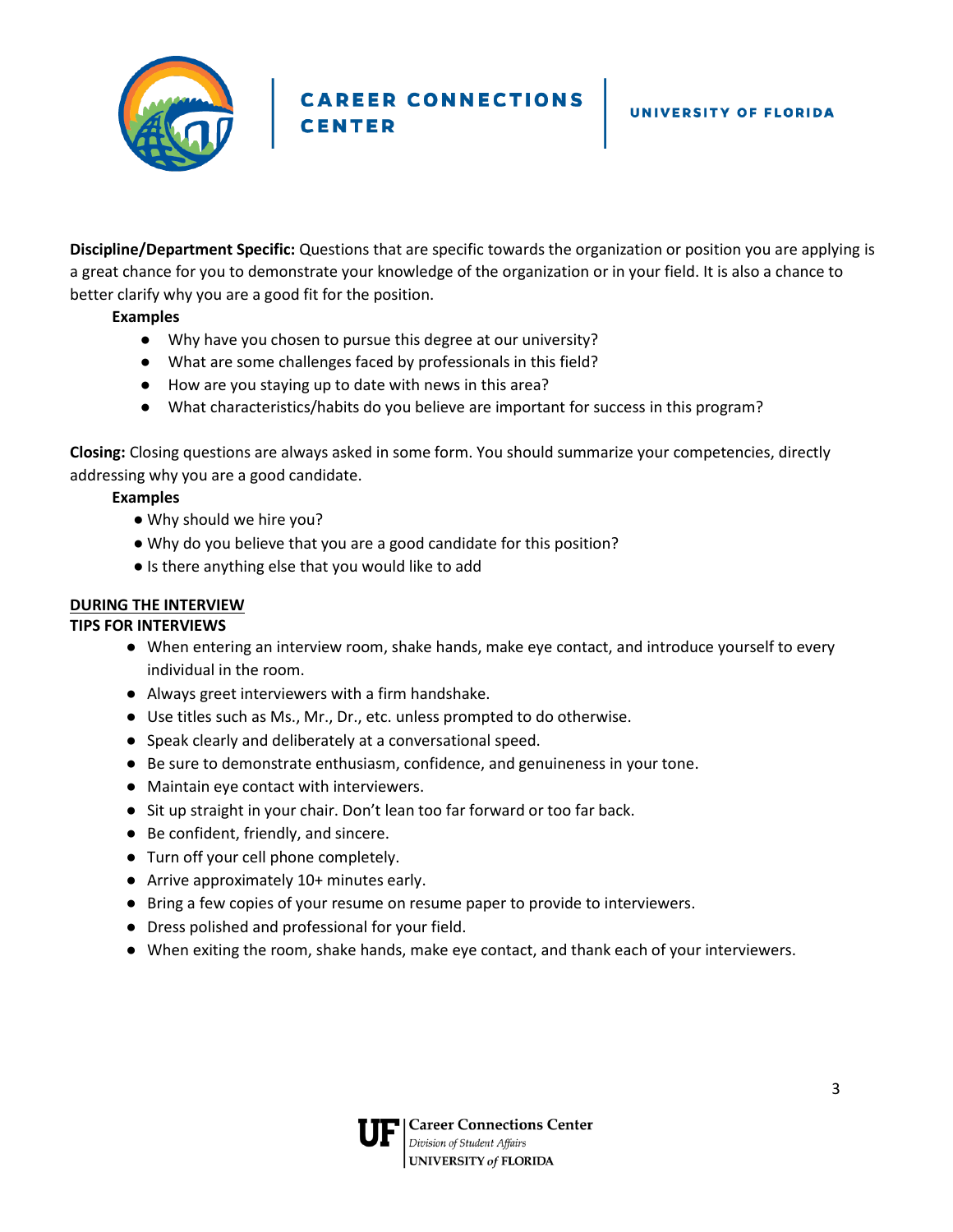

CAREER CONNECTIONS **CENTER** 

#### **RESPONDING TO INTERVIEW QUESTIONS**

When answering interview questions, your answers should typically be 30-90 seconds. Think of your responses to those questions as opportunities to share who you are and what you could bring to the organization, as it relates to the job. When responding to questions:

- Touch upon aspects of your skill-set, education, and experience that are relevant to the position you are applying for. In addition, offer examples.
- Understand that everything on your resume is fair game. Be able to talk in-depth about those experiences.
- If a weakness or an area of development comes up during the interview, explain how you are improving and developing that skill set.
- When outlining your career goals be sure they align with the position and organization you are applying to.
- Ask your own questions about the organization, position, training, and working environment- doing so shows genuine interest.
- Request that your interviewer clarify their question if necessary or inquire whether you've fully answered their question.

#### **S.T.A.R METHOD**

The S.T.A.R. Method is a technique for answering questions that helps you structure your answers in a way that gives the interviewer all of the relevant information about a specific qualification for a job. Consider using the STAR method for situational questions, behavioral questions, or questions that prompt you to recall a problem.

- **Situation** Tell the interviewer about a specific challenge or situation. Give your audience context and enough detail to understand the story.
- **Task-** What were you trying to achieve? What was the assignment? Tell the interviewer what you were trying to get accomplish in this situation
- **Action-** What did you do? If there was a problem or challenge, how did you handle it? Tell your interviewer what you did and why.
- **Results/Reflection-** What was the outcome of this situation? Did you meet your objective? Don't forget to tell your interviewer what you learned from this experience, and how have you applied that knowledge since.

#### **ASKING THE INTERVIEWER QUESTIONS**

Asking the interviewer questions is an opportunity to demonstrate your knowledge and enthusiasm in the organization. Interviewers appreciate and expect questions. Also, think about what you wish you knew in past positions. Here are some tips regarding questions for the interviewer:

- Ask open ended and intentional questions to determine if a job is a good fit for you.
- Ask questions that help you align your values with the organization's values.

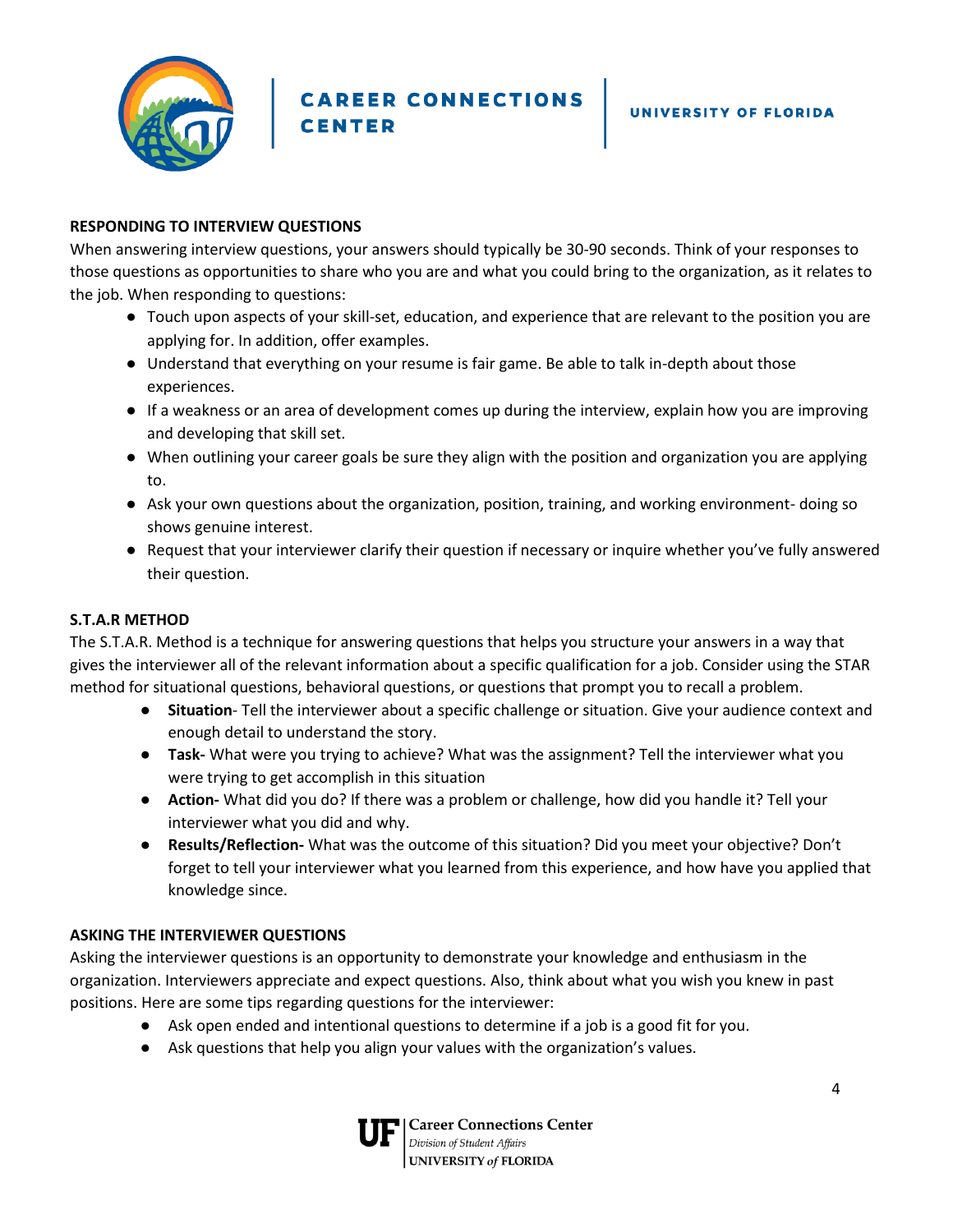

CAREER CONNECTIONS **CENTER** 

- Review the website to generate ideas, but do not ask questions explicitly answered on website.
- Avoid asking about salary. It is the interviewer's job to initiate conversations regarding salary. It may not even be discussed during the first interview.
- Ask about supervision style and how they measure success.
- As a final question, ask for the interviewer's contact information, such as a business card, if you do not already have it. This will allow you to send a thank you email after your interview.

#### **PRACTICE**

#### **The best way to feel more comfortable during an interview is through intentional practice. Fortunately, the Career Connections Center can help! Here are some resources to help you practice your interviewing skills:**

- Stop by the center for an Express Drop-In Mock Interview
- Log into Gator CareerLink and use the Virtual Mock Interview Module
- Make a Career Planning Appointment to practice with a Career Connections Center staff member

#### **OTHER TYPES OF INTERVIEWS**

#### **PHONE INTERVIEWS**

Phone interviews are short interviews designed to serve as a first round interview before bringing the candidate onsite. To help you maintain your focus during a phone interview:

- If possible, perform the interview in a quiet room to minimize distractions.
- Turn off call-waiting to avoid any interruptions.
- Minimize background noise, e.g., avoid typing, playing music in the background, or taking the call on speakerphone.
- Answer the phone by stating your name. "Hello, this is \_\_\_\_\_\_\_."
- Have your resume and a short list of accomplishments nearby to remind you of things to mention during the interview.
- Smile. Even though your interviewers cannot see it, smiling brings energy and excitement to your voice.
- Be concise. You will not have non-verbal cues from the interviewer about when to stop speaking.
- Ask for clarification on questions if you need it.

#### **VIRTUAL INTERVIEWS**

Virtual interviews help companies save resources while still seeing your personality and mannerisms. Here are some tips to make your virtual interview a success:

- Be sure that your username or handle is professional.
- Make sure your profile picture is appropriate.
- Ensure that you are in a quiet, well-lit location with a solid internet connection.
- Close other applications on your computer, especially if they might make noise during the call.
- If you are using a laptop, be sure that you are plugged into an outlet.